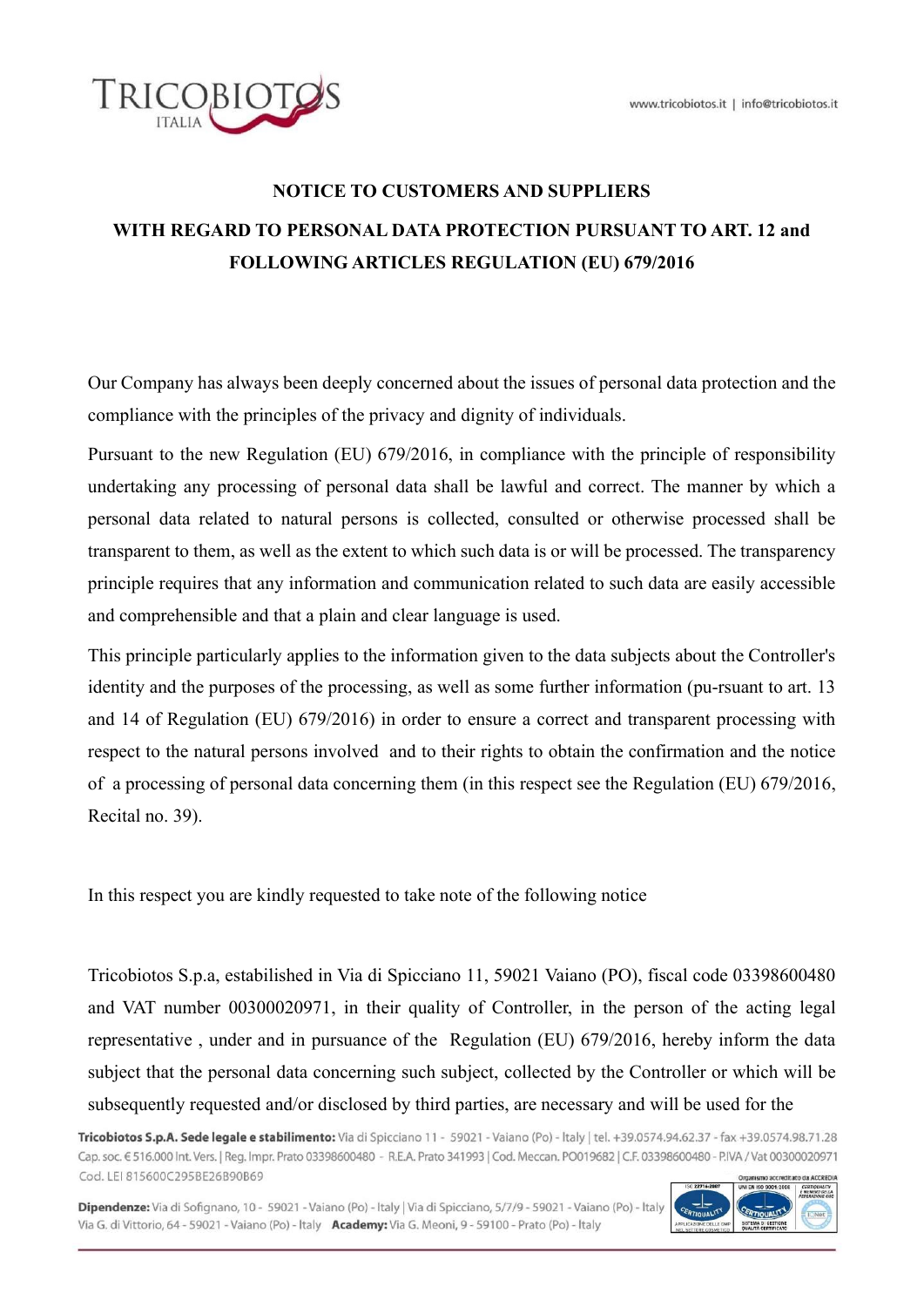

purposes indicated here below.

# PURPOSES AND LAWFULNESS OF THE PROCESSING

Under Regulation (EU) 679/2016 personal data shall be:

- Processed in a lawful, fair and transparent way with respect to the data subject (art. 5)
- Collected for identified, explicit and legitimate purposes and subsequently processed in a way that shall not be incompatible with such purposes (art. 5);

The purposes for which personal data are collected shall be the following:

- In view of subsidiary activities and/or as a supplement to such activities enabling to develop the contractual/pre-contractual relationship in force .
- General accounts keeping, invoicing, credit managing, civil and fiscal obligations under the law and the updating of archives.
- Survey of the data subject's satisfaction about the quality of products and of the services delivered by us, including statistical surveys.
- The data shall be processed for the mailing of service information, the handling of inquiries, advices and claims in connection with the existing contractual relationship as well as for the fulfilment thereof.

The personal data, if any, concerning the data subject or gathered with him or her can be used for marketing purposes ( i.e., as mere examples, to promote advertising or trading events, to launch advertising campaigns, promos and offers), purposes which can be achieved either by automated means, or otherwise in traditional manners.

The communications shall be sent to the contacts (email and phone numbers) provided by the data subject.

Tricobiotos S.p.A. Sede legale e stabilimento: Via di Spicciano 11 - 59021 - Vaiano (Po) - Italy | tel. +39.0574.94.62.37 - fax +39.0574.98.71.28 Cap. soc. € 516.000 Int. Vers. | Reg. Impr. Prato 03398600480 - R.E.A. Prato 341993 | Cod. Meccan. PO019682 | C.F. 03398600480 - P.IVA / Vat 00300020971 Cod. LEI 815600C295BE26B90B69

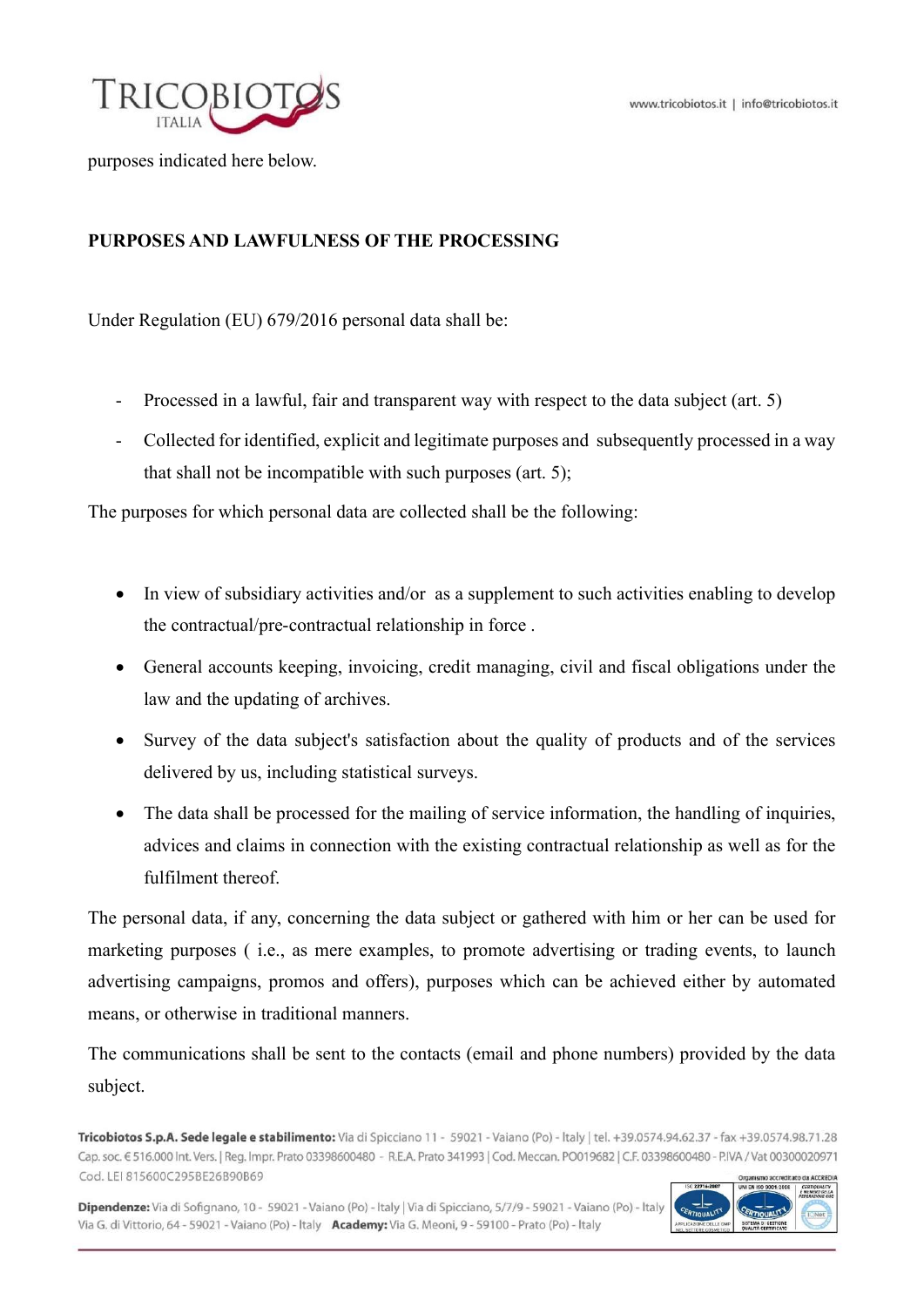

You may be contacted in the future via e-mail for promotional purposes in connection with our products and services.

## LAWFULNESS OF PROCESSING

Processing shall be lawful under the conditions here below:

- Pursuant to Art. 6, subparagraph 1, item b) of the Regulation (EU) 679/2016 processing is required for the performance of a contract to which the data subject is party or in order to take steps at the request of the data subject prior to entering into a contract;
- Pursuant to Art. 6, subparagraph 1, item c) of the Regulation (EU) 679/2016 processing is necessary for compliance with a legal obligation to which the controller is subject;
- Pursuant to Art. 6, subparagraph 1, item f) of the Regulation (EU) 679/2016, processing is necessary for the purposes of the legitimate interests pursued by the controller or by a third party, except where such interests are overridden by the interests or fundamental rights and freedoms of the data subject requiring protection of the personal data, in particular where the data subject is a child. The legitimate interest if the Controller is linked to the handling of personal data for promotional and marketing purposes.

## MODALITIES OF PROCESSING AND OBLIGATION OF CONFIDENTIALITY

The data processing is carried out through computerized systems and/or paper documents by subjects committed to confidentiality, following purpose related methods and however in such a way as to ensure the safeguard and the confidentiality of data. In compliance with law provisions the data collected shall not be disclosed and divulged to third parties.

Tricobiotos S.p.A. Sede legale e stabilimento: Via di Spicciano 11 - 59021 - Vaiano (Po) - Italy | tel. +39.0574.94.62.37 - fax +39.0574.98.71.28 Cap. soc. € 516.000 Int. Vers. | Reg. Impr. Prato 03398600480 - R.E.A. Prato 341993 | Cod. Meccan. PO019682 | C.F. 03398600480 - P.IVA / Vat 00300020971 Cod. LEI 815600C295BE26B90B69 ditato da ACCREDU

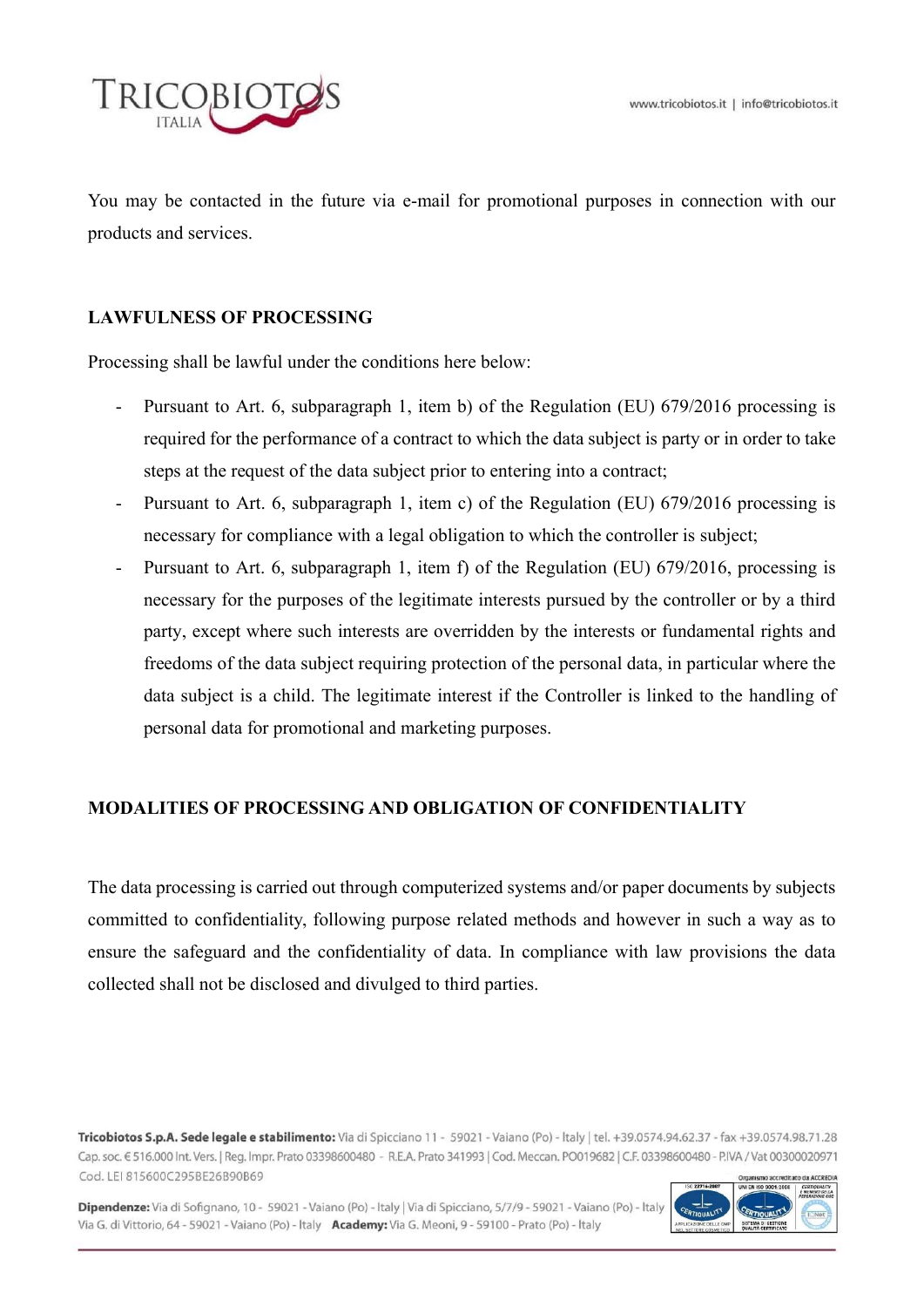

## DISCLOSURE TO THIRD PARTIES

Your personal data may be disclosed to third parties known to us solely for the aforementioned purposes and, in particular, to the following categories of subjects:

- External companies providing services on our behalf;
- Public Administration companies or bodies for the compliance with law requirements
- Professionals who may provide a support in the compliance with law requirements;

Such subjects will process personal data in their quality as external Processors.

Your data may be transferred both within the EU area or to a third country. If to a third country the data transfer shall take place in compliance with the adeguagy decisions, if any, under EU Regulation 679/2016 art. 45, or, however, under art. 49, subparagraph 1-b of the european regulation.

#### RETENTION PERIOD

Pursuant to art. 5 of the Regulation (EU) 679/2016 "Principles relating to the processing of personal data", personal data shall be kept in a form that permits the identification of data subjects for no longer than is necessary for the achievement of the purposes for which the data are processed.

The personal data of data subjects can be kept for longer periods in compliance with the law provisions in force (for instance in accounting matters), and, nontheless, any technical and organizational measure shall be adopted in order to generate processes of anonymization of data.

#### RIGHTS OF THE DATA SUBJECT

Under the law provisions in force, the data subject can address the Controller to lodge a request for exercising his or her rights, such as they are stated to art. 15 and following in the Regulation (EU) 679/2016.

Tricobiotos S.p.A. Sede legale e stabilimento: Via di Spicciano 11 - 59021 - Vaiano (Po) - Italy | tel. +39.0574.94.62.37 - fax +39.0574.98.71.28 Cap. soc. € 516.000 Int. Vers. | Reg. Impr. Prato 03398600480 - R.E.A. Prato 341993 | Cod. Meccan. PO019682 | C.F. 03398600480 - P.IVA / Vat 00300020971 Cod. LEI 815600C295BE26B90B69 ditato da ACCREDU